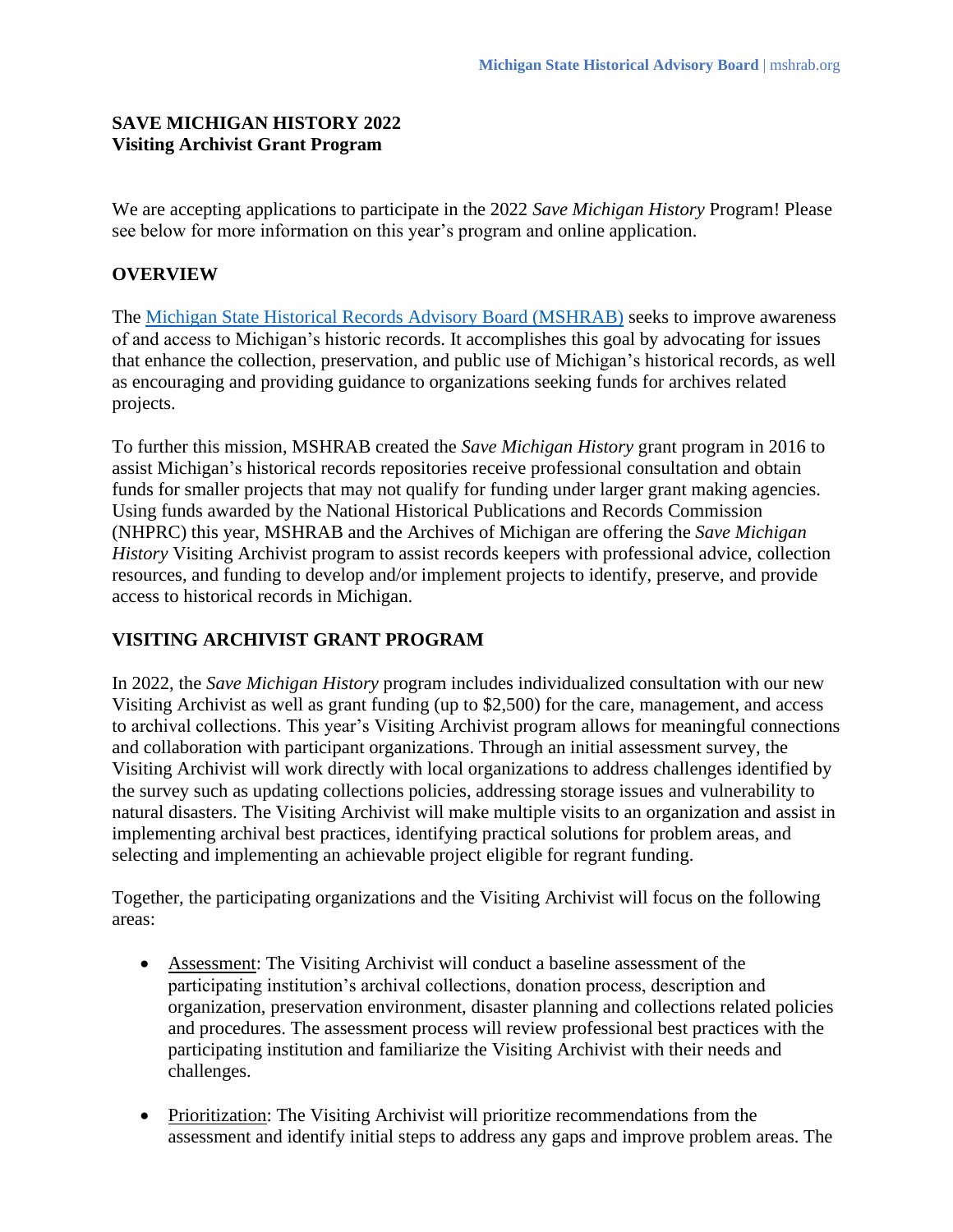organization can then use the priority list to guide annual planning, volunteer and donor opportunities, and funding allocations in the future.

- Policies: The Visiting Archivist will assist in updating or creating new collecting, accessioning, and access policies and procedures to build a framework that will serve as a foundation for future staff members or volunteers. Policies will be publicly accessible and promoted via the *Save Michigan History* website and used as a model for other local history repositories facing similar challenges.
- Disaster Planning: The Visiting Archivist will assist in developing or revising disaster preparedness plans. There will be a focus on basic preparedness including incorporation of the Council of State Archivists (CoSA) [Pocket Response Plan \(PReP\)](https://www.statearchivists.org/research-resources/emergency-preparedness/pocket-responce-templates) tool, a brief reference document which helps staff quickly respond to emergencies.

# **GRANT FUNDING OPPORTUNITY**

This year the Archives of Michigan is funding small projects or purchases that directly relate to the priorities identified in the institutions' assessment reports and through consultation with the Visiting Archivist and local staff. Unlike previous years, there will not be a formal grant application or review process. Institutions interested in the Visiting Archivist program should apply online by **May 21st, 2022** to participate in this year's *Save Michigan History* program.

#### **Amounts and Requirements**

- Maximum grant request: \$2,500
- Projects will be proposed in coordination with the *Save Michigan History* Visiting Archivist and reflect institutional priorities as identified in the assessment report.
- Funding for grant projects will be approved by MSHRAB members.

### **Eligibility and Funding Priorities**

- Eligible institutions may be public or private.
- Although any size institution may apply, preference will be given to organizations with a local history focus and archival collections totaling between 25 to 500 cubic feet. (Roughly, a cubic foot is equivalent to a [bankers](https://www.amazon.com/s?k=bankers+box) box.)
- The archival collections must be available to the public on a routine basis.

### **Eligible Projects or Expenses**

- Access, Arrangement and Description: identifying, organizing, and improving access to historical records, including implementation of collection management software and procedures.
- Preservation: purchasing archival file folders, archival boxes, dehumidifiers, humidifiers, hygrothermographs, or HEPA vacuum cleaners.
- Website Development: Adding collections to an online catalog, developing virtual archives, or creating an on-line database for cataloged collections.
- Supplies: Collections care supplies such as acid-free boxes, folders, and photograph sleeves.
- Contracted services: Digitization, photographic reproduction, or similar professional vendor services.